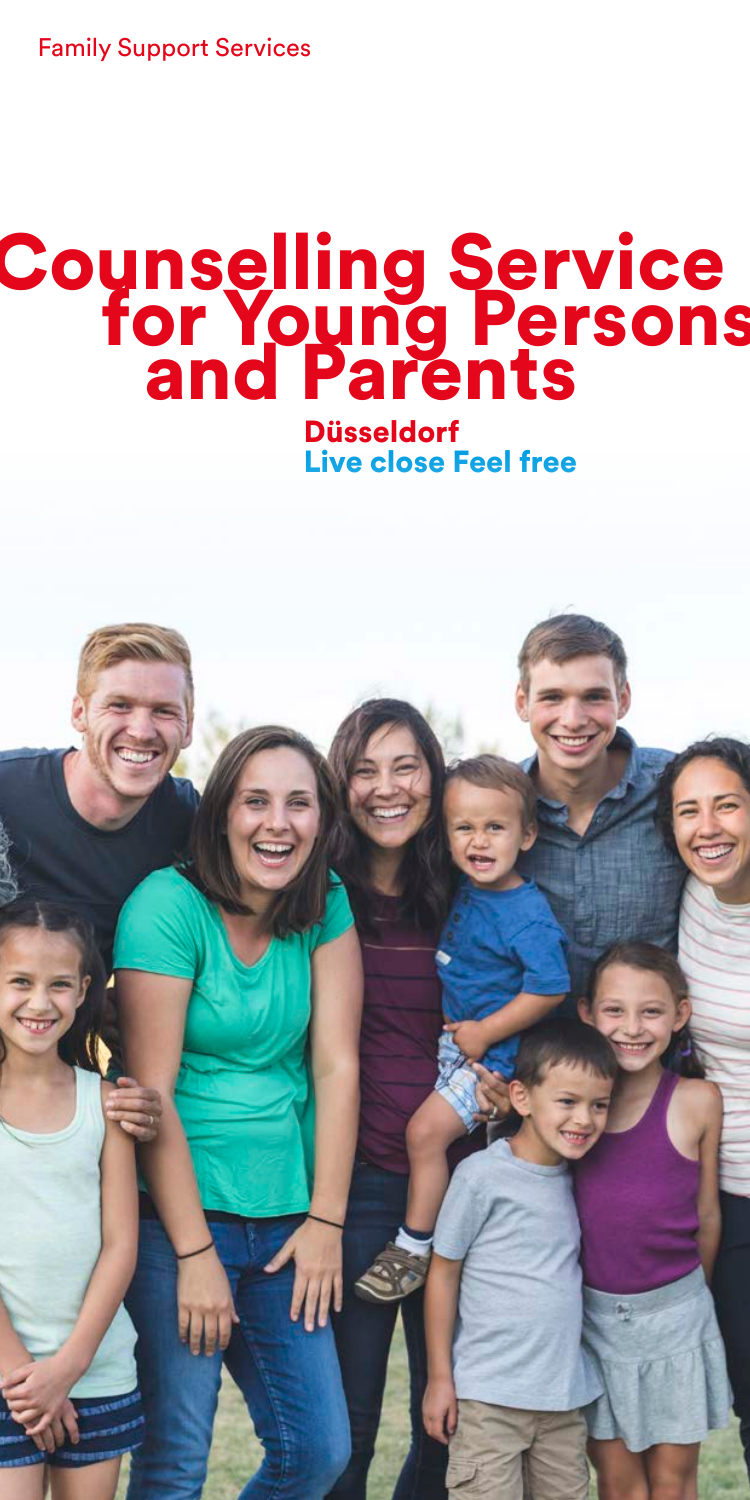# Guidance and Counselling Centres in Düsseldorf for Parents, Children and Young persons

## Child, family, young persons, life coaching and marital guidance centres in Düsseldorf

#### **District**

**1 Caritas Erziehungs- und** Familienberatungsstelle Caritas Child and Family Guidance Centre Friedrich-Ebert-Straße 31 40210 Düsseldorf Operated by: Caritasverband Düsseldorf e. V. Tel.: 0211 1712940 erziehungsberatung@ caritas-duesseldorf.de www.caritas-duesseldorf.de

#### 2 Die Jugendberatung.

Youth Welfare and Guidance Ulmenstraße 75 (orange entrance) 40476 Düsseldorf Operated by: SKFM Düsseldorf e. V. Tel.: 0211 4696200 kontakt@die-jugendberatung.de www.die-jugendberatung.de

3 Ev. Beratungsstelle für Erziehungs-, Ehe- und Lebensfragen Lutheran Counselling Service for Life Coaching, Marital and Family issues Berger Straße 18 a 40213 Düsseldorf Operated by: Diakonie Düsseldorf e. V. Tel.: 0211 866040 eb.altstadt@diakonie-duesseldorf.de www.diakonie-duesseldorf.de

4 Kath. Ehe -, Familien- und Lebensberatung Cath. Counselling Service for Life Coaching, Marital and Family Issues

8 Fachberatungsstelle für Familien mit Gewalterfahrung Specialist Guidance and Counselling Centre for

Am Wehrhahn 28, 40211 Düsseldorf Operated by: Kath. Gemeindeverband der Stadt Düsseldorf Tel.: 0211 1793370 info@efl-duesseldorf.de www.efl-duesseldorf.de

#### **District**

9 Fachstelle zur Stärkung der psychischen Gesundheit bei Kindern und Jugendlichen Specialist centre

5 AWO Beratungsstelle Derendorf für Kinder, Jugendliche, Erwachsene

#### und Familien AWO Guidance Centre Derendorf for Children, Young Persons, Adults and Families Liststraße 2, 40470 Düsseldorf Operated by: Arbeiterwohlfahrt Familienglobus gGmbH Tel.: 0211 60025189 erziehungsberatung.list@ awo-duesseldorf.de www.awo-duesseldorf.de

düsseldorf e. V. counselling service for women düsseldorf e. V. Talstraße 22–24, 40217 Düsseldorf Operated by: frauenberatungsstelledüsseldorf e. V. Tel.: 0211 686854 info@frauenberatungsstelle.de www.frauenberatungsstelle.de

#### 11 Jugend- und Elternberatung

6 Ev. Beratungsstelle für Erziehungs-, Ehe- und Lebensfragen Lutheran Counselling Service for Life Coaching, Marital and Family Issues Platz der Diakonie 2 a 40233 Düsseldorf Operated by: Diakonie Düsseldorf e. V. Tel.: 0211 91318840 eb.flingern@diakonie-duesseldorf.de www.diakonie-duesseldorf.de

#### District 3

# **2** AWO Jugendberatung

AWO Youth Counselling Oberbilker Allee 287 40227 Düsseldorf Operated by: Arbeiterwohlfahrt Familienglobus gGmbH Tel.: 0211 60025222 jugendberatung@awo-duesseldorf.de www.jub.awo-duesseldorf.de

Domestic Violence Sonnenstraße 14, 40227 Düsseldorf Operated by: Diakonie Düsseldorf e. V. Tel.: 0211 913543600 fachberatungsstelle-ffg@ diakonie-duesseldorf.de www.diakonie-duesseldorf.de

#### for mental health support of children and young people

Kölner Straße 180, 40227 Düsseldorf Operated by: Stadt Düsseldorf, funded by the LVR Tel.: 0211 8925529 kjpdi-gesundheitsamt@duesseldorf.de www.duesseldorf.de/gesundheitsamt/ psychische-erkrankungen

### 10 frauenberatungsstelle

Young Persons and Parents Advice Willi-Becker-Allee 10 40227 Düsseldorf Operated by: Stadt Düsseldorf Tel.: 0211 8995361 jugend.elternberatung@duesseldorf.de www.duesseldorf.de/jugendamt/jeb

#### 12 ProMädchen – Mädchenhaus Düsseldorf e. V.

ProGirl – Girls' Refuge (reg. society) Corneliusstraße 68–70 40215 Düsseldorf Operated by: ProMädchen – Mädchenhaus Düsseldorf e. V. Tel.: 0211 487675 info@promaedchen.de beratung@promaedchen.de www.promaedchen.de

#### 13 Zentrum fuer Schulpsychologie

Centre for School Psychology Willi-Becker-Allee 10 40227 Düsseldorf Operated by: Stadt Düsseldorf Tel.: 0211 8995340 schulpsychologie@duesseldorf.de www.duesseldorf.de/schulpsychologie



#### 14 Ev. Beratungsstelle für Erziehungs-, Ehe- und Lebensfragen Lutheran Counselling Service for Life Coaching, Marital and Family issues Fliednerstraße 40, 40489 Düsseldorf Operated by: Diakonie Düsseldorf e. V. Tel.: 0211 41608920 eb.kaiserswerth @diakonie-duesseldorf.de www.diakonie-duesseldorf.de

#### District 5

15 Ev. Beratungsstelle für Erziehungs-, Ehe- und Lebensfragen Lutheran Counselling Service for Life Coaching, Marital and Family Issues Arnheimer Straße 31 40489 Düsseldorf Operated by: Diakonie Düsseldorf e. V. Tel.: 0211 41608920 eb.kaiserswerth@ diakonie-duesseldorf.de www.diakonie-duesseldorf.de

#### District 6

16 Caritas Erziehungs- und Familienberatungsstelle Rath Caritas Child and Family Guidance Centre Rath Rather Kreuzweg 43 40472 Düsseldorf Operated by: Caritasverband Düsseldorf e. V. Tel.: 0211 51629778 erziehungsberatung.rath@

caritas-duesseldorf.de www.caritas-duesseldorf.de

#### 17 KiND VAMV Düsseldorf e. V.

Kalkumer Straße 85, 40468 Düsseldorf Operated by: KIND VAMV Düsseldorf e. V. Tel.: 0211 4184440 info@vamv-duesseldorf.de www.kind-vamv-duesseldorf.de

#### District **7**

18 Familien- und Erziehungsberatungsstelle Guidance and Counselling Centre for Families and Children Heyestraße 194 a, 40625 Düsseldorf Operated by: SKFM Düsseldorf e. V. Tel.: 0211 2408800

familienberatung@skfm-duesseldorf.de www.skfm-duesseldorf.de

#### **District**

19 AWO Beratungsstelle Eller für Kinder, Jugendliche, Erwachsene und Familien AWO Guidance and Counselling Centre Eller for Children, Young Persons and Families

Schloßallee 12 c, 40229 Düsseldorf Operated by: Arbeiterwohlfahrt Familienglobus gGmbH Tel.: 0211 60025363 eb.eller@awo-duesseldorf.de www.awo-duesseldorf.de

#### 20 Fachstelle für Regenbogenfamilien Specialist Centre for Rainbow Families

Schloßallee 12 c, 40229 Düsseldorf Operated by: Arbeiterwohlfahrt Familienglobus gGmbH Tel.: 0211 60025363 regenbogenfamilien@ awo-duesseldorf.de www.awo-duesseldorf.de

#### 21 Deutscher Kinderschutzbund – Haus für Kinder BLAUER ELEFANT German Child Protection Agency –

Children's House BLUE ELEPHANT Posener Straße 60, 40231 Düsseldorf

Operated by: Deutscher Kinderschutzbund OV Düsseldorf e. V. Tel.: 0211 6170570 info@kinderschutzbund-duesseldorf.de www.kinderschutzbund-duesseldorf.de

#### District 9

22 Caritas Erziehungs- und Familienberatungsstelle Wersten Caritas Guidance and Counselling Centre for Children and Family Wersten

Kölner Landstraße 264 40589 Düsseldorf Operated by: Caritasverband Düsseldorf e. V. Tel.: 0211 9764050 erziehungsberatung.wersten@ caritas-duesseldorf.de www.caritas-duesseldorf.de

#### 23 Ev. Beratungsstelle für Erziehungs-, Ehe- und Lebensfragen Lutheran Counselling Service for Life

Coaching, Marital and Family issues Paulistraße 7, 40597 Düsseldorf Operated by: Diakonie Düsseldorf e. V. Tel.: 0211 715057 eb.benrath@diakonie-duesseldorf.de www.diakonie-duesseldorf.de

#### District 10

24 AWO Beratungsstelle Garath für Kinder, Jugendliche, Erwachsene und Familien AWO Guidance and Counselling Centre Garath for Children, Young Persons, Adults and Families at the AWO Guidance and Counselling Centre Garath Frankfurter Straße 225 40595 Düsseldorf Operated by: Familienglobus gGmbH Tel.: 0211 60025235 eb.garath@awo-duesseldorf.de www.awo-duesseldorf.de



# Districts 1 to 10

www.duesseldorf.de/djeb

## Guidance centres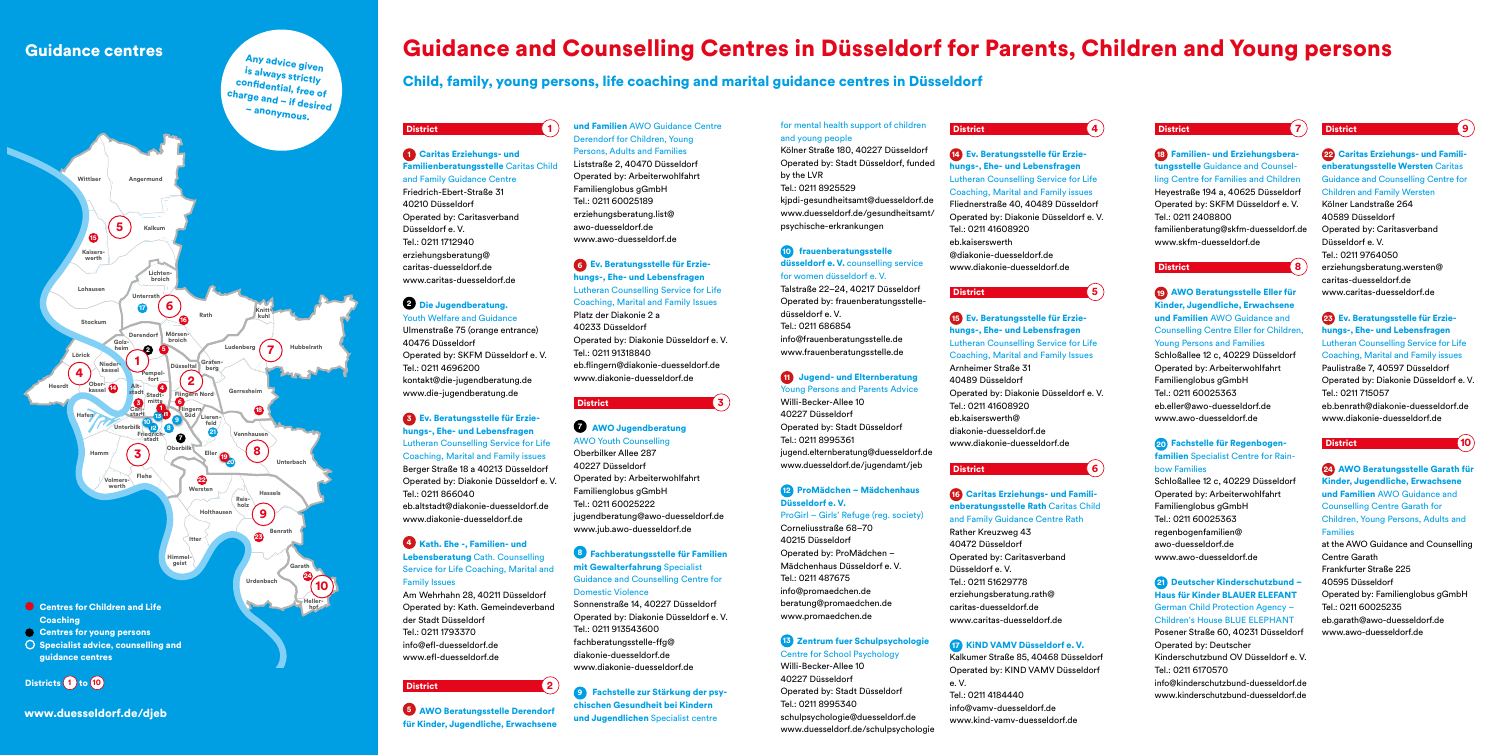In conjunction with:



Arbeiterwohlfahrt Arbeiterwormann<br>Düsseldorf<br><mark>Familienglobus gGmbH</mark>



# **Diakonie <sup>22</sup>** Düsseldorf



Katholische Ehe-, Familienund Lebensberatung





SOZIALDIENST KATHOLISCHER FRAUEN UND MÄNNER DÜSSELDORF e.V.



Der Kinderschutzbund Ortsverband Düsseldorf







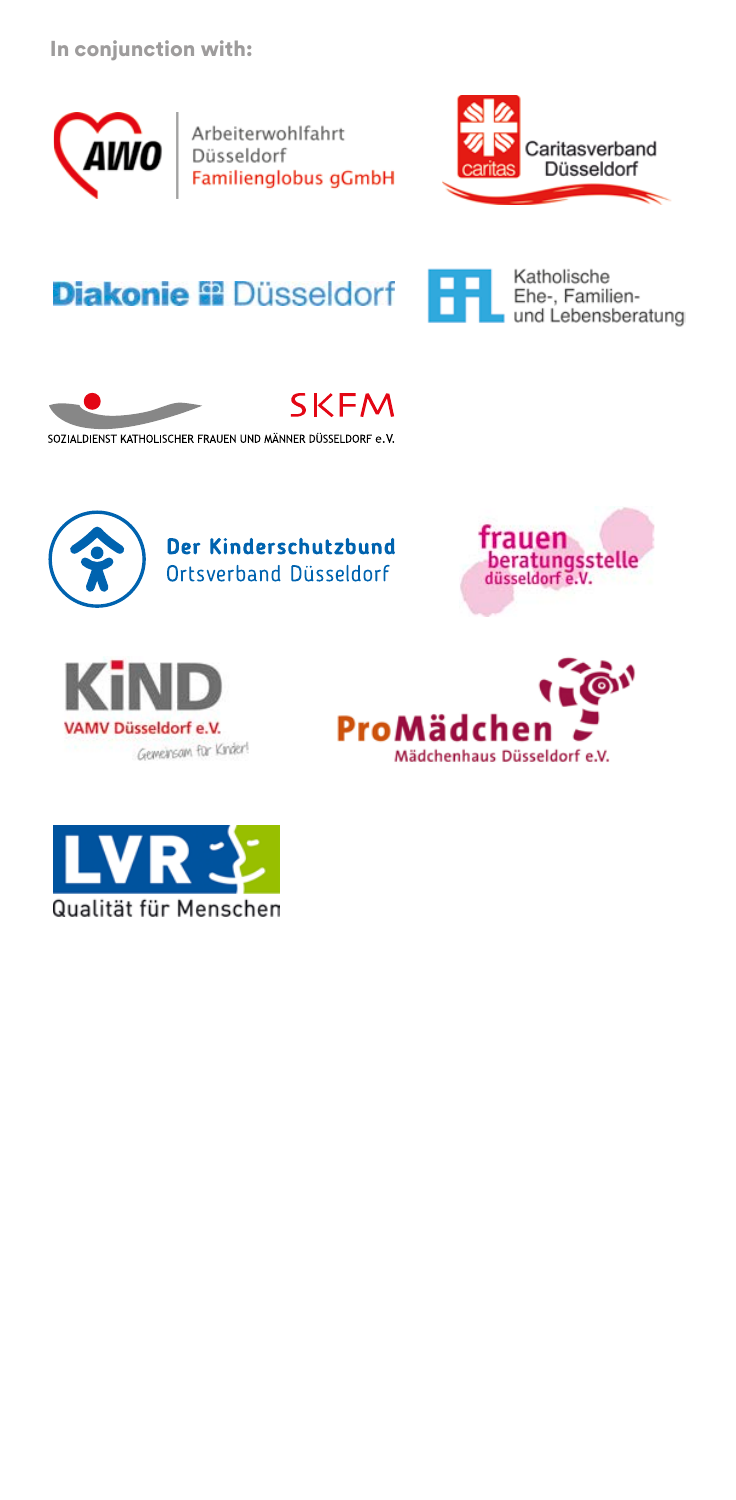# Guidance and Counselling Centres for Parents, Children and Young Persons

Düsseldorf's dedicated guidance and counselling centres for children, family and young persons provide support and help to children, adolescents and adults by identifying and dealing with individual and/or family crises.

The spectrum of concern is broad, encompassing straight-forward parenting issues throughout early childhood, primary and junior school or puberty, as well as questions relating to your child's development, problems with forming and maintaining relationships, impaired performance in school, worrying behavioural traits, emotional disturbances or family conflict arising from parental separation/divorce or contact/access issues.

As a young person, you may be looking for answers to questions concerning all aspects of friendship and love; perhaps you are in the middle of crisis or are being stressed out by your parents.

There is a choice of 16 guidance centres across Düsseldorf's municipal area operated by diverse agencies catering for children, young persons and families. In addition, there are eight more guidance centres providing a range of specialised help and support to those who need it.